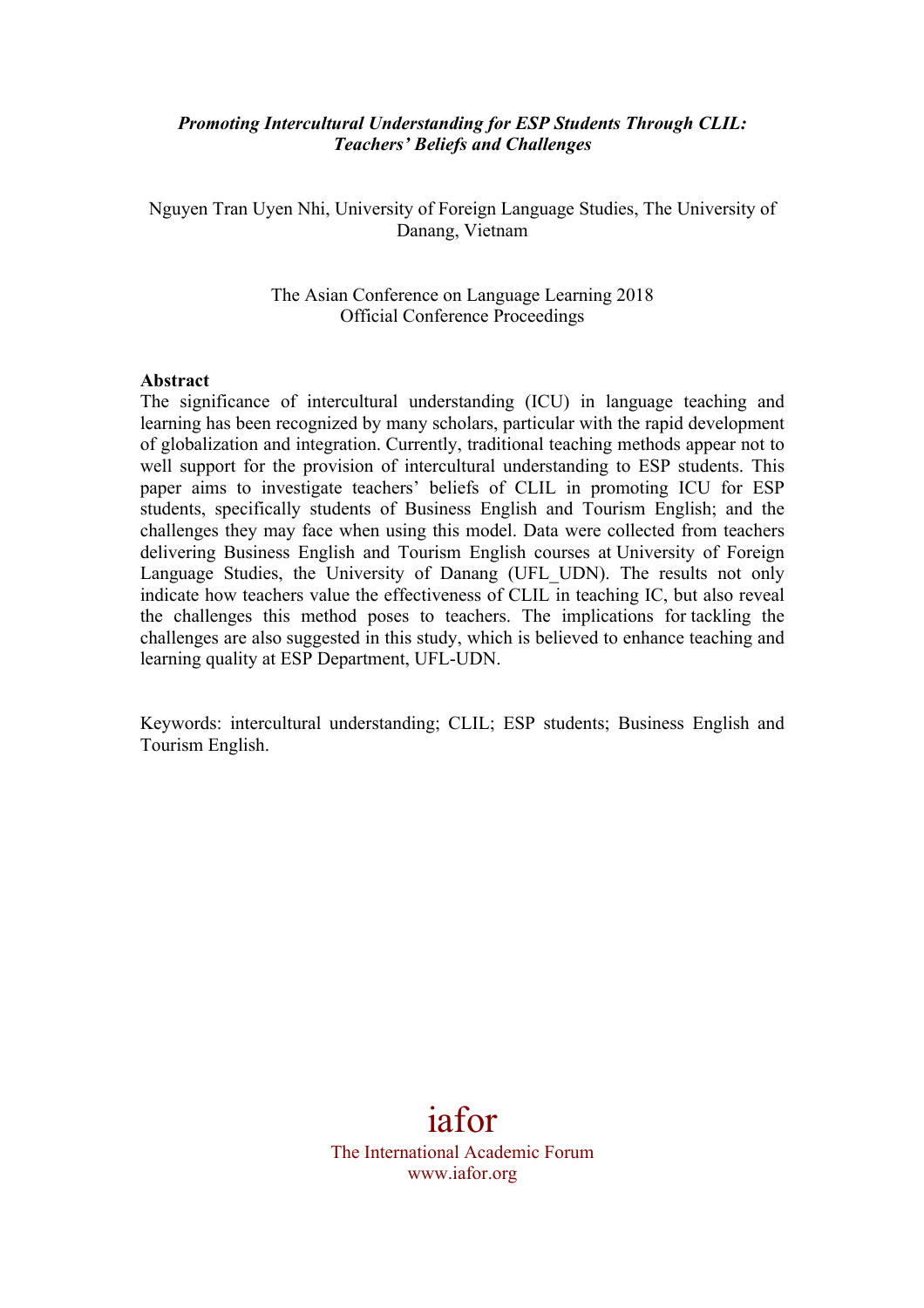#### **Introduction**

The rapid development of globalization has an enormous impact on cross-cultural relationships and increases the demand for international cooperation (Kawamura, 2011). On that trend, English is becoming increasingly important, acting as a common language for international communication. In Vietnam, the fact that the country is a member of TPP (Trans-Pacific Partnership Agreement) has shown its efforts to integrate into the global economy. This positive change has opened up many job opportunities. This will result in the high demand for language skill as well as intercultural communication skill.

Teaching for students in English for Business and English for Tourism classes at ESP department, where I am working, shows that students' communication skills in reallife situations are not good enough to meet the increasing demand of society. One of the main causes is the lack of knowledge about intercultural communication. This must have influenced the quality of students' English learning.

There are many language researchers who value the importance of an intercultural understanding of English teaching and learning and emphasize the need for developing the intercultural skills, which is believed to enable students' communication skills in different cultural backgrounds. According to Dimitrova (2006, cited in Kawamura 2011), foreign language learning is seen as more than just gaining language proficiency but also includes learning about other cultures to develop intercultural competence. According to Byram (2002), the integration of cross-cultural field in a language program helps students achieve two goals at once: to achieve the necessary linguistic competence to communicate and to develop the intercultural awareness.

In fact, this issue has been neglected as it involves directly to the teachers, programs, textbooks, and especially teaching methods. Currently, traditional teaching methods (e.g. communicative approach) appears not to well support for the provision of intercultural understanding to students. Through practice in teaching and research, I found that the methods to integrate content and language (Content Language Integrated Learning - CLIL) in teaching English, especially in specialized subjects of Business English and Tourism English classes clearly reveals some certain advantages in providing intercultural understanding for students.

In a study, Coyle (2007) showed that CLIL could "raise learner linguistic competence and confidence", and "embed cultural awareness and intercultural issues into the curriculum" (p.6). This teaching method is also supported by Bicknell (2009), who posed the question that why we should teach business English with traditional methods while CLIL can do it much more effectively. This method has also received the attention of some researchers in the country. In a recent scientific article, Nguyen (2014) has studied the necessary requirements of applying CLIL in teaching of International Studies subjects through English.

Therefore, providing students with intercultural understanding through the application of CLIL in teaching some English specialized modules is consistent with the trend of integration.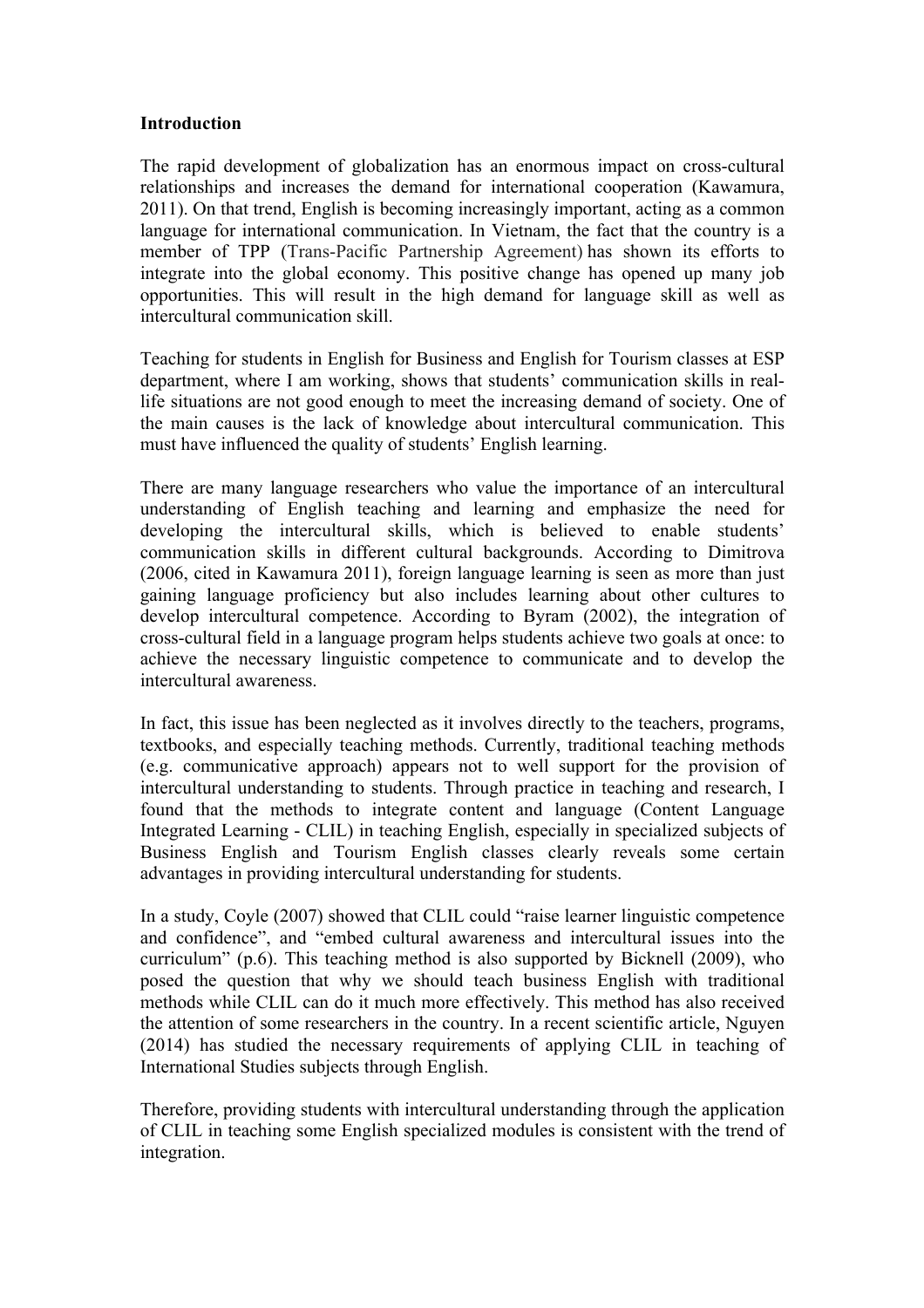This study aims to study teachers' beliefs on applying CLIL to promote ICU for students in ESP classroom majoring in Business English and Tourism English and predicted challenges they might have with this new approach, in an attempt to promote the quality language learning for students in ESP context at UFL, Danang University. Specifically, the study will address the following questions:

1) What are teachers' attitudes toward CLIL approach in providing intercultural understanding to students of Business English and Tourism English classes? Are they aware of the benefits of CLIL and ready to apply CLIL in their teaching practice in order to improve students' ICU?

2) What challenges they have experienced or they might face when using CLIL to promote students' ICU?

3) What suggestions can they offer for the success of CLIL implement in teaching ICU?

#### **Literature review**

#### **1. ESP students – Business English (BE) and Tourism English (TE) class**

According to Dudley Evans and St. John (1998), one of the characteristics of ESP is that ESP is defined to meet specific needs of the learners, generally designed for intermediate or advanced students. It may use, in specific teaching situations, a different methodology from that of General English. David Carter (1983) identifies three types of ESP: English as a restricted language; English for Academic and Occupational Purposes; English with specific topics. In this case, English for Business and English for Tourism (or Business English and Tourism English) belong to the second type.

#### **2. Intercultural Understanding (ICU) and the significance of teaching ICU in EFL classroom**

Mc Conachy (2008) defined ICU as the awareness that oral and cultural practices in different cultures are associated with different conversational patterns. It is also considered as the awareness and understanding development of one's own and other cultures, which means that people no longer look at things only in their culture's way, but tend to evaluate other perspectives also (Yassine, 2006).

In teaching context, Savignon (2006) suggested that the courses which have instruction containing intercultural awareness can potentially assist learners in developing social and cultural competence and can foster intercultural awareness. Another research of Xiao and Petraki (2007) revealed that that intercultural communication skills are essential and imperative in ELT because it is a crucial factor which may likely bring success in international business, or help to avoid misunderstandings caused by lack of intercultural knowledge.

In Vietnam, in a research carried out at ESP Department of UFL-UDN, Nguyen (2016) found that 88 % teachers support the idea that ICU should be integrated with English teaching and learning in Business English and Tourism English context, so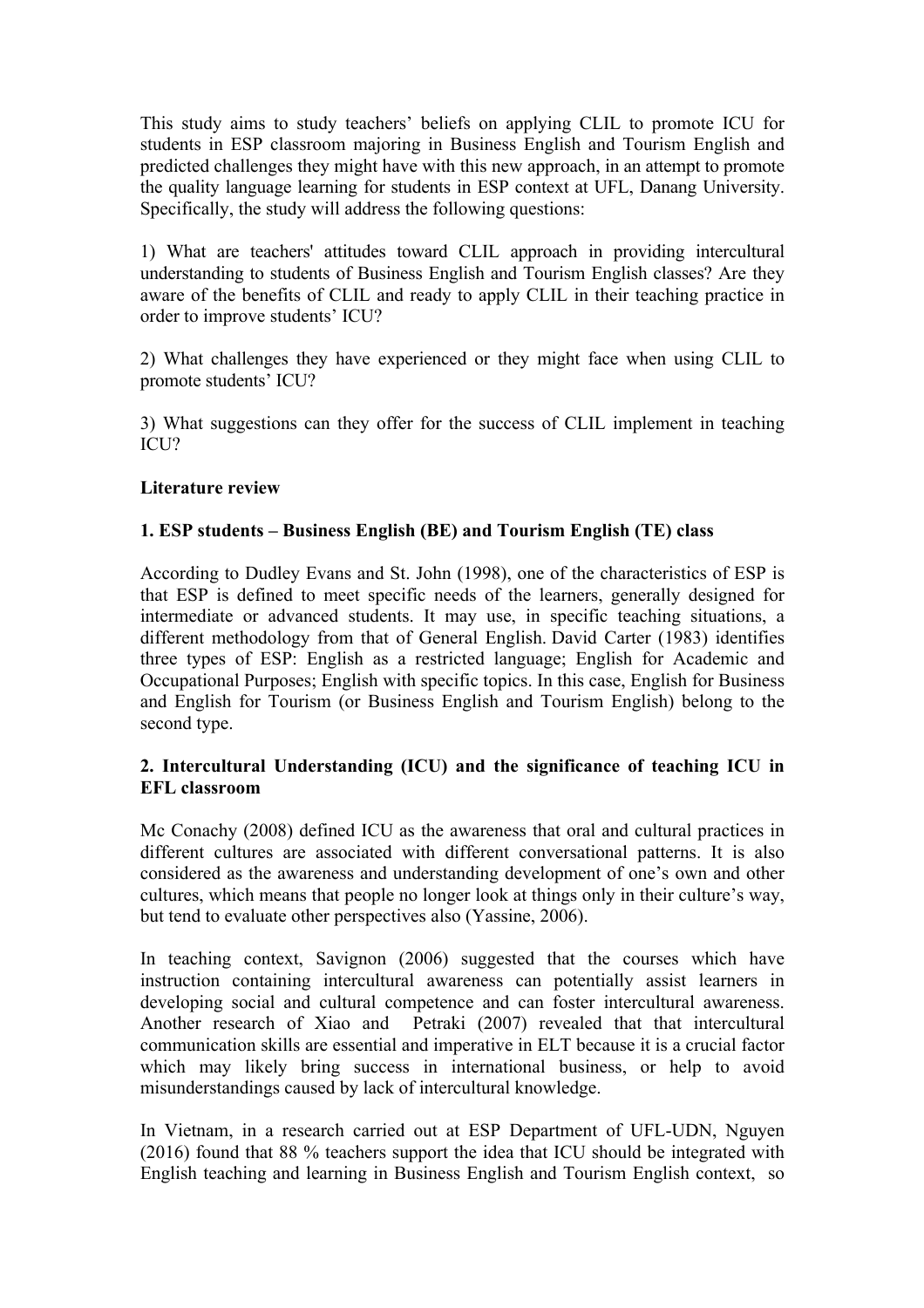that students not only can acquire the language proficiency but also learn about other cultures to develop their intercultural competence.

# **3. Content and Language Integrated Learning (CLIL)**

CLIL and intercultural understanding (ICU) received much attention over the past decades, which could be proved by various studies on the topic of CLIL as well as ICU.

## **3.1 Definition of CLIL**

There has been a wide variety of definitions for CLIL. David Marsh, who is considered a leading expert in CLIL, defined CLIL as "a generic term that refers to the teaching of subjects in a different language from the mainstream language of instruction" (Marsh, 2008, p.233). According to Marsh (2008), the term CLIL was first coined in 1996 "to denote a dual-focused educational approach in which an additional language is used for the learning and teaching of both content and language" (p.234). In another study, CLIL was defined as "an innovative model for languages education", in which "mainstream curriculum content is delivered through the students' non-native language" (Cross & Gearon, 2013, p.6). In CLIL, a foreign target language (TL) is acquired to "pre-defined levels through using the language meaningfully as a medium of teaching and learning various contents across the curriculum together with the actual language of schooling."(Wewer, 2017, p.278). In addition, Cross (2014) pointed out that the most striking difference between CLIL and similar content-related pedagogies is that CLIL focuses on developing both new content and language, rather than "on content while teaching through the medium of another language", or "using content to simply frame language around particular themes or topics that might only be incidental to the teaching of language" (p.25).

## **3.2 Types of CLIL**

The survey report published in 2001 laid the foundation for the description of CLIL types. Bentley (2010) classified CLIL into three types in the curriculum, which are:

-Soft CLIL: It is practised as part of a language course, in which some content topics are taught during a language period.

-Hard CLIL: It is practised as a partial immersion program, almost half of the curriculum is taught in the target language, and the subject would reflect what is taught in the target language.

-Modular CLIL: In this type, a subject is taught for a certain number of hours in the target language, and subject teachers select topics from the subject syllabus which they teach in the target language.

## **3.3 Benefits and challenges of CLIL models in teaching ICU**

According to Cross and Gearon (2013), CLIL, as an "additive bilingual approach", offers considerable benefits, which are : an academic achievement that typically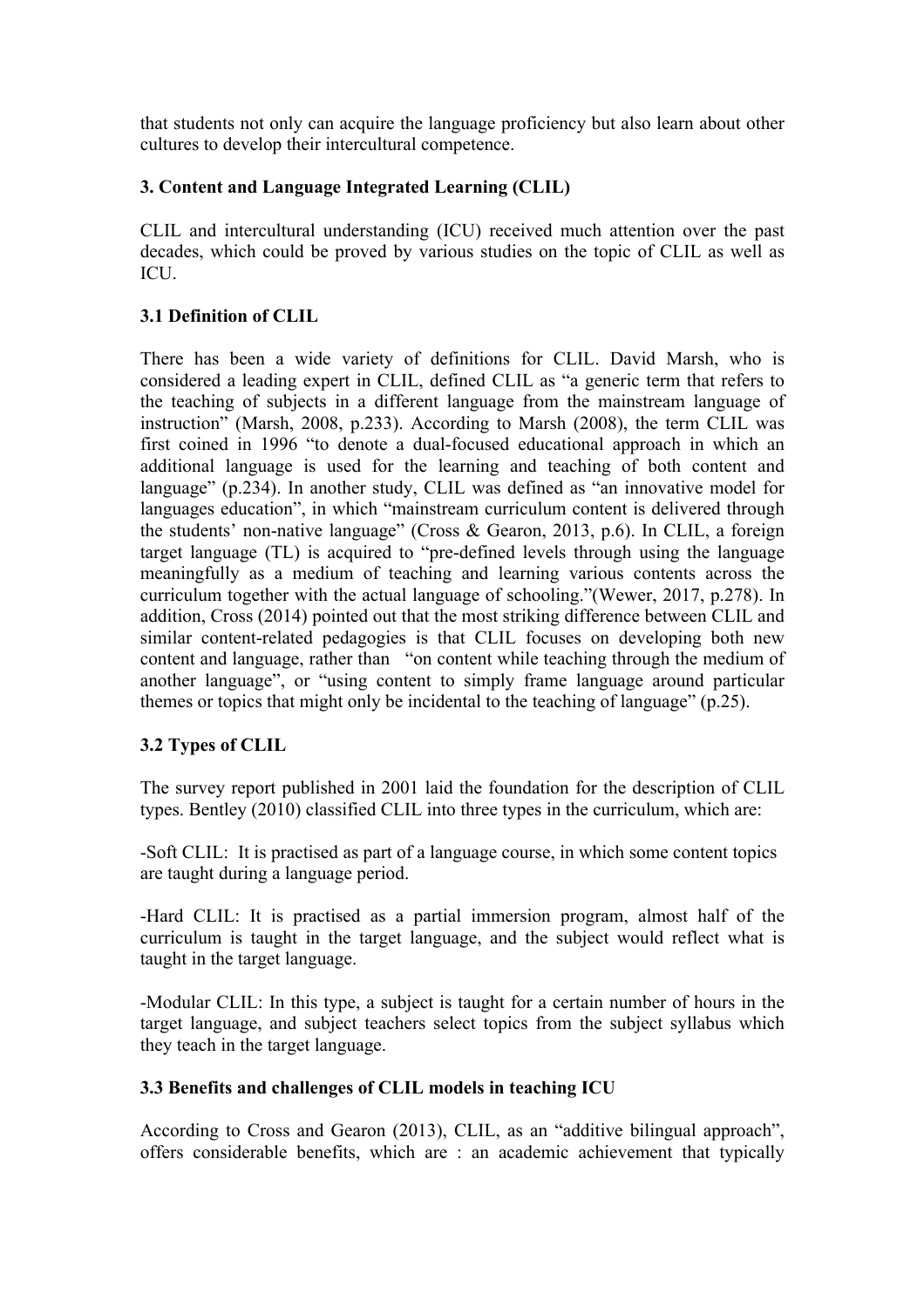matches or surpass monolingual approaches ; positive gains in first language literacy development; and heightened levels of intercultural awareness and competence" (p.6).

In another research, Koro (2016) listed four main benefits of CLIL models, which include:

- Motivation: CLIL could contribute to the increase of young learners' strong desire, willingness and competence to learn other languages and subjects. Also, teachers could benefit from CLIL in terms of their expertise and motivation "through the increased opportunities for cross-curricular cooperation, professional dialogue and collegiality that models such as CLIL require" (p.50).

- Linguistic competence: Thanks to "increased exposure" to the target language, many argued that CLIL could enhance the learners' linguistic competence. However, it has not been fully justified that CLIL models foster learners' performance in target language acquisition (p.52).

- Cognitive competence and challenge: The level of cognitive challenge is crucial for the success of learning. One of the major benefits of CLIL approaches is that learners are offered opportunities to develop their cognitive competence through "processes of conceptualization". However, due to the difference of the cognitive competence between a native speaker and a learner of the same age, learners should be provided "sufficient cognitive challenge", and "linguistic progression needs to be scaffolded to avoid demotivation" (p.53).

- Intercultural competence: CLIL classes' provision of 'added dimension of interculturality: is demonstrated through offering a variety of viewpoints on numerous topics, and an opportunity to solve different cultures (p.54).

Gimeno, ÓDónaill and Zygmantait (2013) also shared the same view when stated that CLIL offers students some great benefits such as : developing intercultural understanding, promoting content knowledge and language competence, enhancing students' motivation and confidence.

Although there has been much attention paid to the effectiveness of CLIL in language teaching, especially in enhancing ICU, which had mentioned above, to the best of my knowledge, there are relatively few studies have examined teachers' perception of the challenges of using CLIL in general, in providing ICU in ESP classroom in Vietnam. The study of Kondal and Bairi (2017) showed that selecting and adapting content and teaching materials are a time-consuming process. He added that guiding, designing and structuring a well content-based language instruction in the class also becomes an obstacle for most teachers in implementing CLIL.

#### **Methodology and Data Collection**

The data were collected through interviews, which were carried out at the beginning of 2018, with the participation of eight teachers of ESP Department, UFL-UDN. 12 open-ended interview questions were designed to ask about their attitude toward CLIL and the challenges they have experienced or might face when using CLIL to teach ICU in their classroom.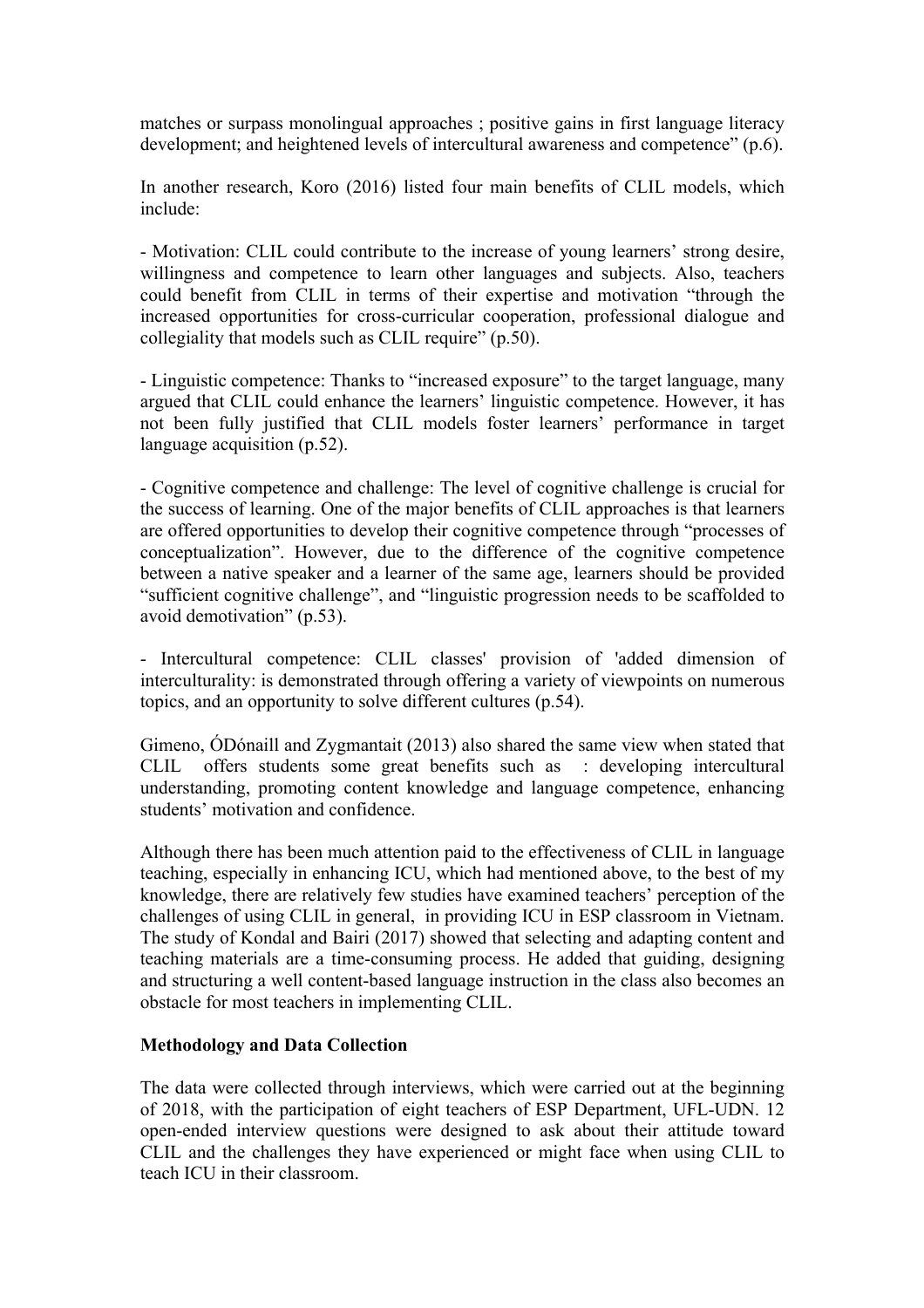There are eight teachers agreeing to take part in this interview. The interviewees are selected based on the result from my previous study about teachers' perception of ICU in ESP teaching (Nguyen, 2016), who showed a positive attitude toward ICU and have implemented the integration of ICU in their teaching practices. All of the participants have had more than ten years' experience of teaching ESP at the university. Among them, two are teaching only in Business English class; two are teaching in Tourism English class, and the other four are teaching both in BE and TE class. The subject they cover includes the ones majoring in Business English or Tourism English, such as American-English culture, Cross Culture, Business English, Tourism English, Interpretation, Specialized Module, which focus on not only language proficiency but also the primary knowledge and the involvement of IC issues**.** The students in these classes are mostly at the high level of linguistic skills.

#### **Findings and Discussion**

## **1. Teacher's beliefs**

The study reveals that all of the eight teachers getting involved in the interview have not been trained in CLIL, though they all know about this approach through their own study. Despite this fact, it is surprising that they all believe in the great effect of CLIL in promoting student's ICU , and suggest that CLIL should form an important part in teaching ICU, especially for BE and TE students because of the requirements of the new age and future work requirements.

While lacking expertise in content knowledge is considered as one of the challenges faced by the language teacher (Kondal & Bairi, 2017)*,* all of the participants are very confident and stated that it is not a problem when teaching ICU with CLIL. It is because culture is associated with language, and it can be easily acquired through their language teaching, their personal experience in the culture of the target language, or their academic study*.* The fact that all of the participants have taken PhD or MA degree in English speaking countries (England, Australia, New Zealand) is also the factors contributing to their confidence.

When asked about the preferred content subjects which is most suitable for the implementation of CLIL approach, some of the interviewees say that CLIL should be applied to some specific major subjects of BE or TE because students can not only learn the content but also use the language and culture of that language to develop cultural awareness, and also recognize intercultural problems.

As respect to the implement of CLIL in teaching ICU, there are only two of the participants having used CLIL in their teaching, though it is not a main method in every lesson or classroom. They use CLIL in some lectures whose content widely associated with IC issues, such as Cross Culture and American-English Culture. The others are willing to become CLIL teachers in future, however, based on their knowledge and teaching experience, they are not ready to use CLIL at present due to certain challenges that they have acknowledged in the interview*.*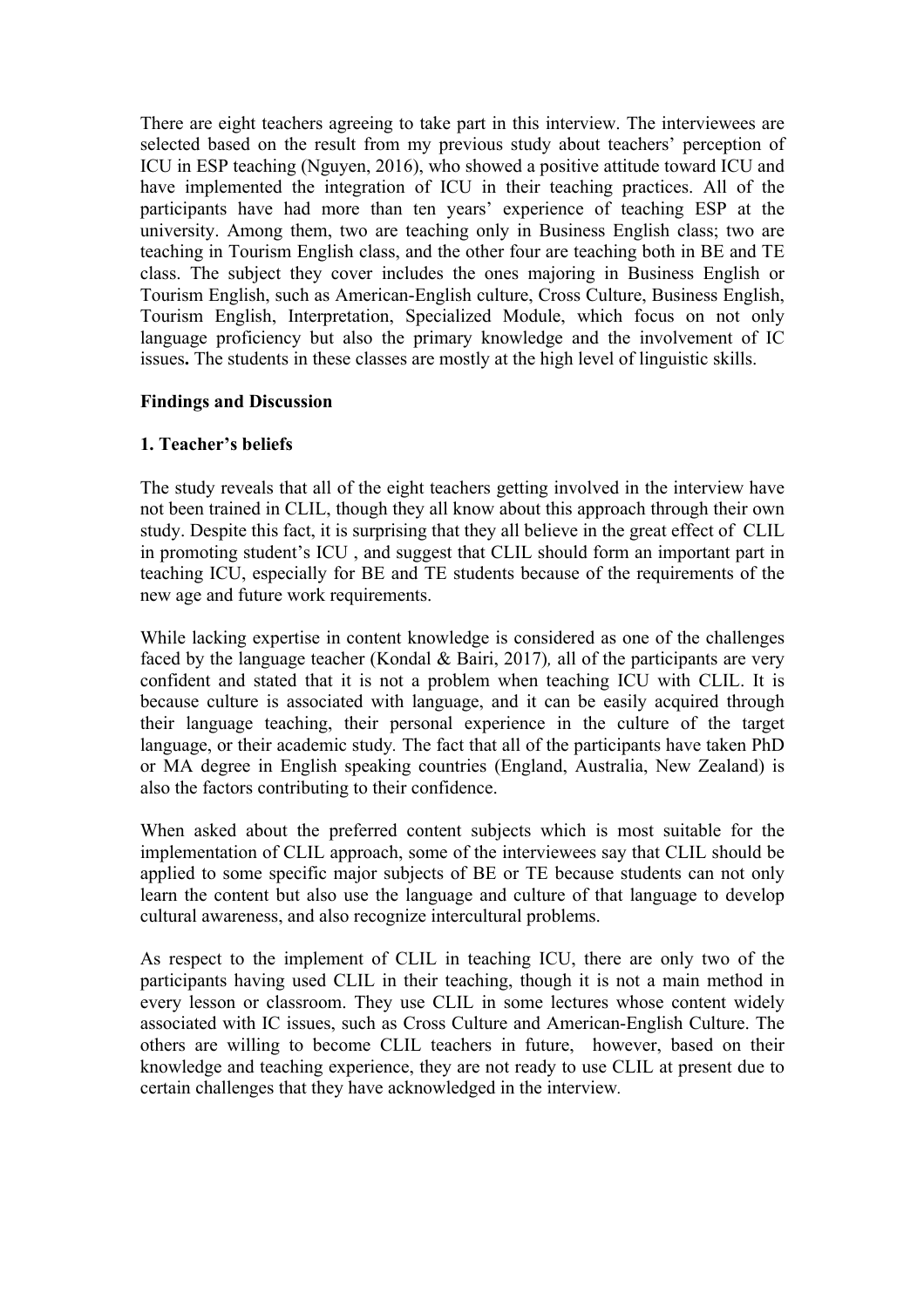## **2. Challenges**

#### **2.1 Lack of CLIL training**

Most teachers in the interview are reluctant to implement CLIL in their current teaching. The main reason is that none of them is well- trained in CLIL approach. Even the ones who have been using CLIL, they are still uncertain about the way they should deliver a lesson in the CLIL class, and or even confused due to the similarity of CLIL with the topic-based or content-based method. The inadequate CLIL materials and resources are also listed as difficulty in preparation for a CLIL class.

#### **2.2 Requiring more time and effort from teachers for teaching preparation**

Though being confident with the cultural knowledge, they still admit that teaching CLIL consumes more work for teachers. They share the same view with many scholars that lacking available content material for CLIL classes and lacking time to develop their own cultural resources are identified as a key problems (Kondal &Bairi, 2017; Koro ,2016; Hinnov, 2013)*.* The interviewees acclaim that IC issues are quite diverse and often embedded in language, therefore teachers have to select proper ICU and link it to the content of each lesson, in order to meet the students' needs, and also have to design activities to get students' involvement and encouraging their motivation.

#### **2.3 Difficulties in implementing ICU in a CLIL class.**

Kondal and Bairi (2017) stated that time management is one of the major problems because the activities conducted in the CLI class may take longer than they are expected. Based on this view, the participants have been asked whether timeconstraint of applying CLIL in the course is a key problem. There are only two of the respondents being quite optimistic about this issue, who think the current schedule can ensure the use of CLIL to teach ICU if the teacher has a proper preparation. This is because culture issues are the main contents of the subjects they have been teaching, which are American- English culture and Cross culture. However, the rest of teachers say that applying CLIL takes more time than traditional method because teachers have to achieve the major content, the ICU, and language integrated goals at the same time. The combination of language skills and ICU may cause difficulty for a teacher to select which should be a focus on. Furthermore, how to deliver a successful lesson which integrating the module content and language is also considered as a challenge for teachers. Participants also find challenging to design the test and decide whether to assess content, language or both in CLIL approach.

In addition, although students' linguistic abilities are not considered as an obstacle in teaching ICU in this context, their attitude and motivation are seen as a problem. Some ICU categories are difficult and confusing to students, so it requires more effort from teacher to create an authentic class. What's more, in most subjects, culture issue is an optional content and is normally not taken into account in the test, so students do not pay much attention or set it as the priority in their learning.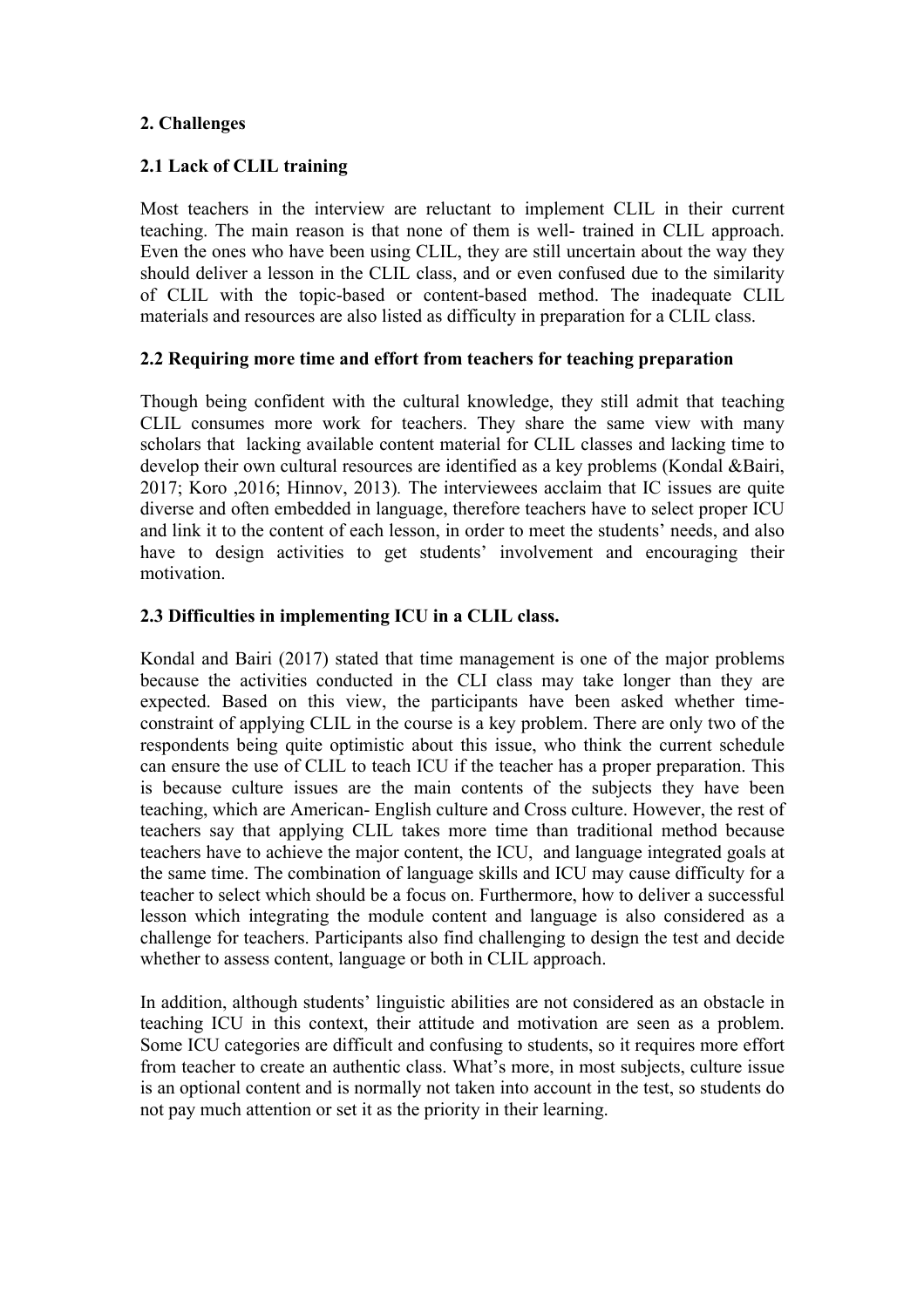## **3. Suggestions for applying CLIL to achieve the best results**

The last question of the interview is asking teachers to give some recommendations for the best use of CLIL in improving students' ICU. Among the mentioned suggestions, CLIL training was listed as their first concern. They need a workshop which can provide them with the training of CLIL methodology, and give them the opportunities to share and find the solutions for the difficulties they are facing.

Teachers from the interview also demand the strong collaboration from the colleague as well as the support from the Faculty Board. They believe that it is important to have a professional CLIL team, who not only are not only well trained in CLIL but also have deep understanding of BE or TE, to develop a proper curriculum and design a valid assessment tool to enhance teaching quality in general and promote students' ICU in particular.

#### **Limitations of the study**

This study has some limitations. First, it is restricted to a small scale of eight ESP teachers at UFL-UDN, so it hardly provides great reliability and validity. Secondly, all participants are not trained in CLIL, and not all of them have experience in CLIL teaching. Therefore the challenges they mentioned mostly from anticipating and predicting based on their teaching experience and self-study about CLIL.

#### **Conclusion**

The study examined the teachers' beliefs about the benefits as well as challenges of teaching CLIL to improve students' ICU. The findings suggest that although all of the respondents believe that CLIL is an efficient approach to teach ICU, there are several difficulties prevent them from implementing it in their teaching practice. Therefore, it requires teachers' proper preparation in how to deliver the contents and the activities in class to get the best result. It also asks for many concerns from the teaching and administrating staff before applying CLIL in teaching at ESP Department. The implications for English teaching and learning suggested in this study would help teachers enhance teaching quality. Thereby improving practical communication skills to students, equipping them with a certain understandings of intercultural, which are considered a great advantage for students when participating in future workforce.

The study is also the prerequisite to consider whether CLIL should be comprehensively and synchronously implemented in teaching at ESP department. It also contributes in proposing a long-term strategy in innovating English teaching and learning, which is considered as a key goal of the National Foreign Language Project 2020 was.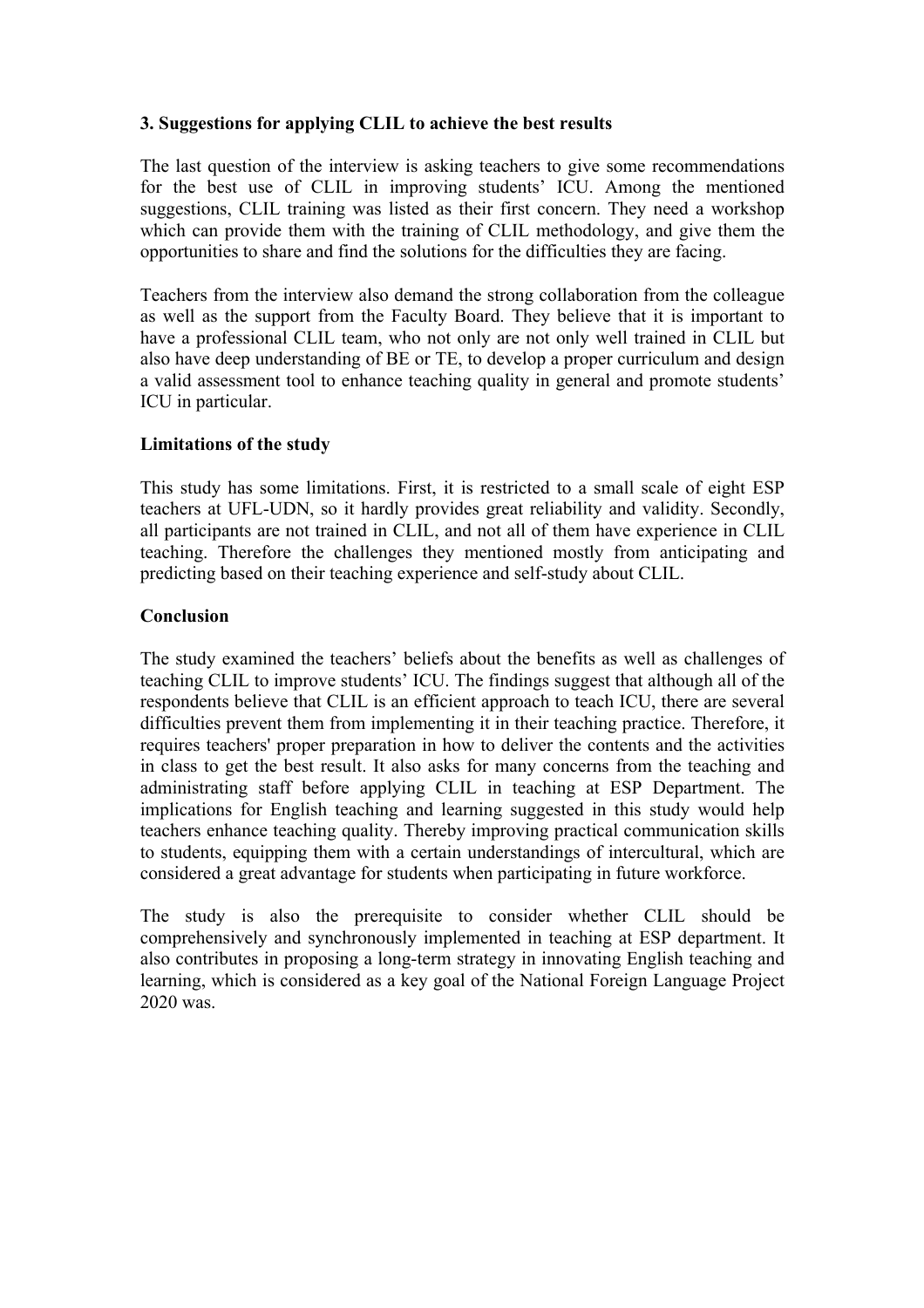#### **References**

Bicknell, H. (2009). Will CLIL kill BE? *Business Issues*, *72,* 7-8.

Byram, M., Gribkova, B., & Starkeym, H. (2002). *Developing the intercultural dimension in language teaching: A practical introduction for teachers*. Strasbourg, France: Language Policy Division, Council of Europe.

Carter, D. (1983). Some propositions about ESP. *The ESP Journal, 2***,** 131-137.

Cross, R. (2014). Best Evidence Synthesis: Current approaches to Languages education. Retrieved from https://www.unifg.it/sites/default/files/allegatiparagrafo/25-01-2016/cross\_r.\_bestevidence\_synthesis.pdf

Cross. R., & Gearon. M. (2013). Research and Evaluation of the Content and Language Integrated Learning (CLIL) Approach to Teaching and Learning Languages in Victorian Schools. Retrieved from file:///D:/downloads/CLILtrialresearchrpt.pdf

Coyle, D. (2007). CLIL – a pedagogical approach from the European perspective. In Nelleke van Deusen-Scholl and Nancy H. Hornberger (Eds.), *Encyclopedia of language and education. Vol.4: Second and foreign language education (pp. 97-111).* New York, NY: Springer.

Dudley-Evans, T., & St John, M. (1998). *Developments in ESP: A multi-disciplinary approach*. Cambridge: Cambridge University Press.

Gimeno, A., Ó Dónaill, C. & Zygmantaite, R. (2013). Clilstore Guidebook for Teachers. Tools for CLIL Teachers. Retrieved from http://www.languages.dk/archive/tools/book/Clilstore\_EN.pdf

Hinnove, S. (2013). *Advantages and problems regarding Content and Language Integrated Learning on the example of Miina Harma Gymnasium.* MA thesis, University of Tartu, Estonia.

Kawamura, M. (2011). *A Study of Native English Teachers' Perception of English Teaching: Exploring Intercultural Awareness vs. Practice in Teaching English as a Foreign Language* Doctoral dissertation, Northcentral University, Arizona.

Kondal, Bairi. (2017). Benefits and challenges of content and language integrated learning. *The ELT Practitioner, 4* (2). Retrieved from https://sites.google.com/site/theeltpractitioner/archive/volume-iv-number-ii/1 benefits-and-challenges-of-content-and-language-integrated-learning-kondal-bairi

Koro. R. (2016). *To what extent is a CLIL approach useful in teaching intercultural understanding in MFL?*. Doctoral dissertation, University of Reading, England.

Marsh, D. (2008). Language awareness and CLIL. In: N. Hornberger, (Eds.), *Encyclopedia of Language and Education*, ( 2nd., p.233-246). New York: Springer.